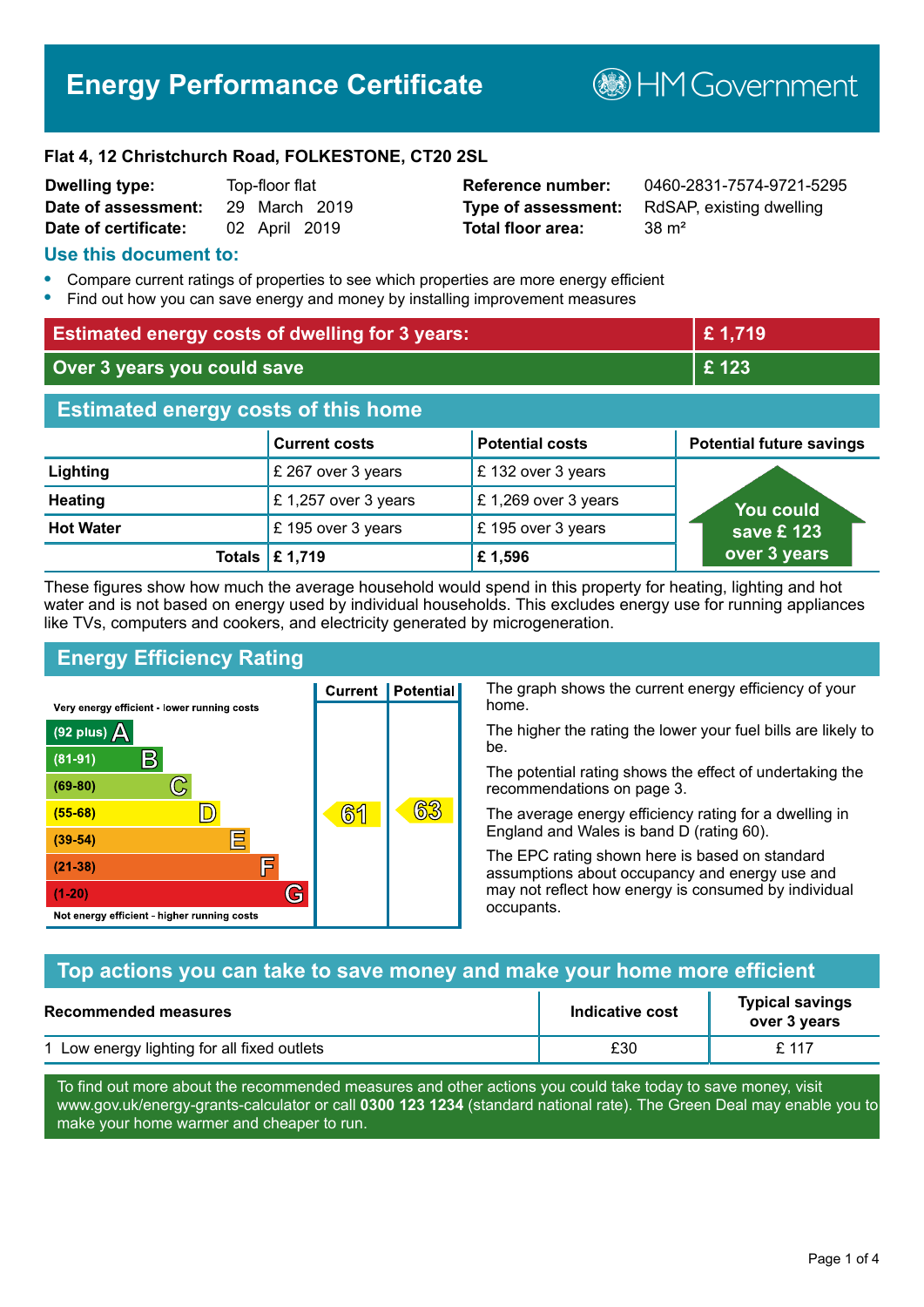**Energy Performance Certificate**

#### **Summary of this home's energy performance related features**

| <b>Element</b>        | <b>Description</b>                              | <b>Energy Efficiency</b> |
|-----------------------|-------------------------------------------------|--------------------------|
| Walls                 | Timber frame, as built, no insulation (assumed) | $\star$ * * * *          |
| Roof                  | Pitched, no insulation (assumed)                | *****                    |
| Floor                 | (another dwelling below)                        |                          |
| Windows               | Fully double glazed                             | ★★★☆☆                    |
| Main heating          | Boiler and radiators, mains gas                 | ★★★★☆                    |
| Main heating controls | Programmer, room thermostat and TRVs            | ★★★★☆                    |
| Secondary heating     | None                                            |                          |
| Hot water             | From main system                                | ★★★★☆                    |
| Lighting              | No low energy lighting                          | ★☆☆☆☆                    |

Current primary energy use per square metre of floor area: 356 kWh/m² per year

The assessment does not take into consideration the physical condition of any element. 'Assumed' means that the insulation could not be inspected and an assumption has been made in the methodology based on age and type of construction.

#### **Low and zero carbon energy sources**

Low and zero carbon energy sources are sources of energy that release either very little or no carbon dioxide into the atmosphere when they are used. Installing these sources may help reduce energy bills as well as cutting carbon. There are none provided for this home.

# **Your home's heat demand**

For most homes, the vast majority of energy costs derive from heating the home. Where applicable, this table shows the energy that could be saved in this property by insulating the loft and walls, based on typical energy use (shown within brackets as it is a reduction in energy use).

| <b>Heat demand</b>           | <b>Existing dwelling</b> | Impact of loft<br>insulation | Impact of cavity<br>wall insulation | Impact of solid<br>wall insulation |
|------------------------------|--------------------------|------------------------------|-------------------------------------|------------------------------------|
| Space heating (kWh per year) | 6.938                    | (3,541)                      | (3)                                 | N/A                                |
| Water heating (kWh per year) | .480                     |                              |                                     |                                    |

You could receive Renewable Heat Incentive (RHI) payments and help reduce carbon emissions by replacing your existing heating system with one that generates renewable heat, subject to meeting minimum energy efficiency requirements. The estimated energy required for space and water heating will form the basis of the payments. For more information, search for the domestic RHI on the www.gov.uk website.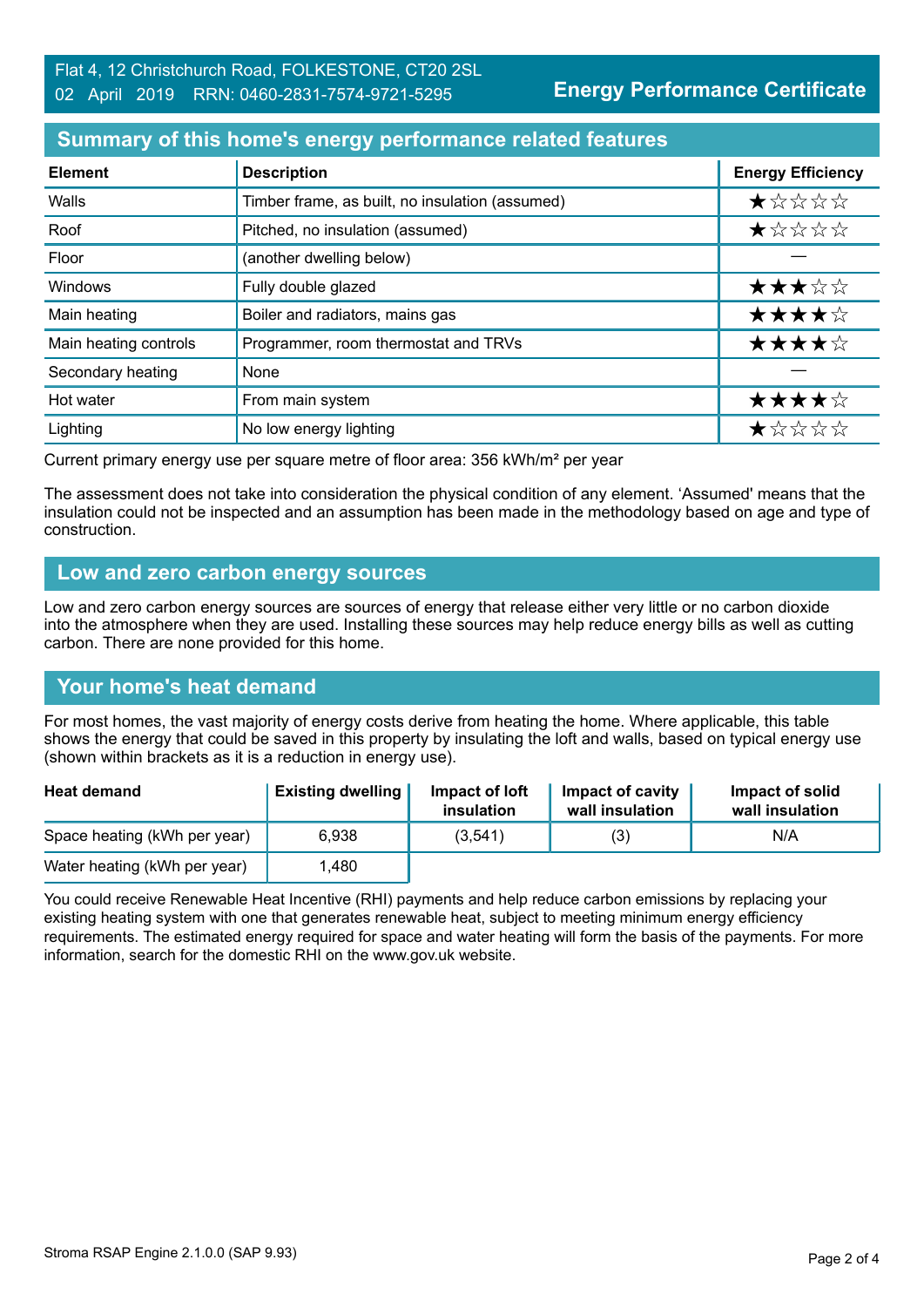#### Flat 4, 12 Christchurch Road, FOLKESTONE, CT20 2SL 02 April 2019 RRN: 0460-2831-7574-9721-5295

#### **Recommendations**

The measures below will improve the energy performance of your dwelling. The performance ratings after improvements listed below are cumulative; that is, they assume the improvements have been installed in the order that they appear in the table. Further information about the recommended measures and other simple actions you could take today to save money is available at www.gov.uk/energy-grants-calculator. Before installing measures, you should make sure you have secured the appropriate permissions, where necessary. Such permissions might include permission from your landlord (if you are a tenant) or approval under Building Regulations for certain types of work.

| <b>Recommended measures</b>               | Indicative cost | <b>Typical savings</b><br>per year | <b>Rating after</b><br>improvement |
|-------------------------------------------|-----------------|------------------------------------|------------------------------------|
| Low energy lighting for all fixed outlets | £30             | £ 39                               | <b>D63</b>                         |

# **Opportunity to benefit from a Green Deal on this property**

Green Deal Finance allows you to pay for some of the cost of your improvements in instalments under a Green Deal Plan (note that this is a credit agreement, but with instalments being added to the electricity bill for the property). The availability of a Green Deal Plan will depend upon your financial circumstances. There is a limit to how much Green Deal Finance can be used, which is determined by how much energy the improvements are estimated to **save** for a 'typical household'.

You may be able to obtain support towards repairs or replacements of heating systems and/or basic insulation measures, if you are in receipt of qualifying benefits or tax credits. To learn more about this scheme and the rules about eligibility, call the Energy Saving Advice Service on **0300 123 1234** for England and Wales.